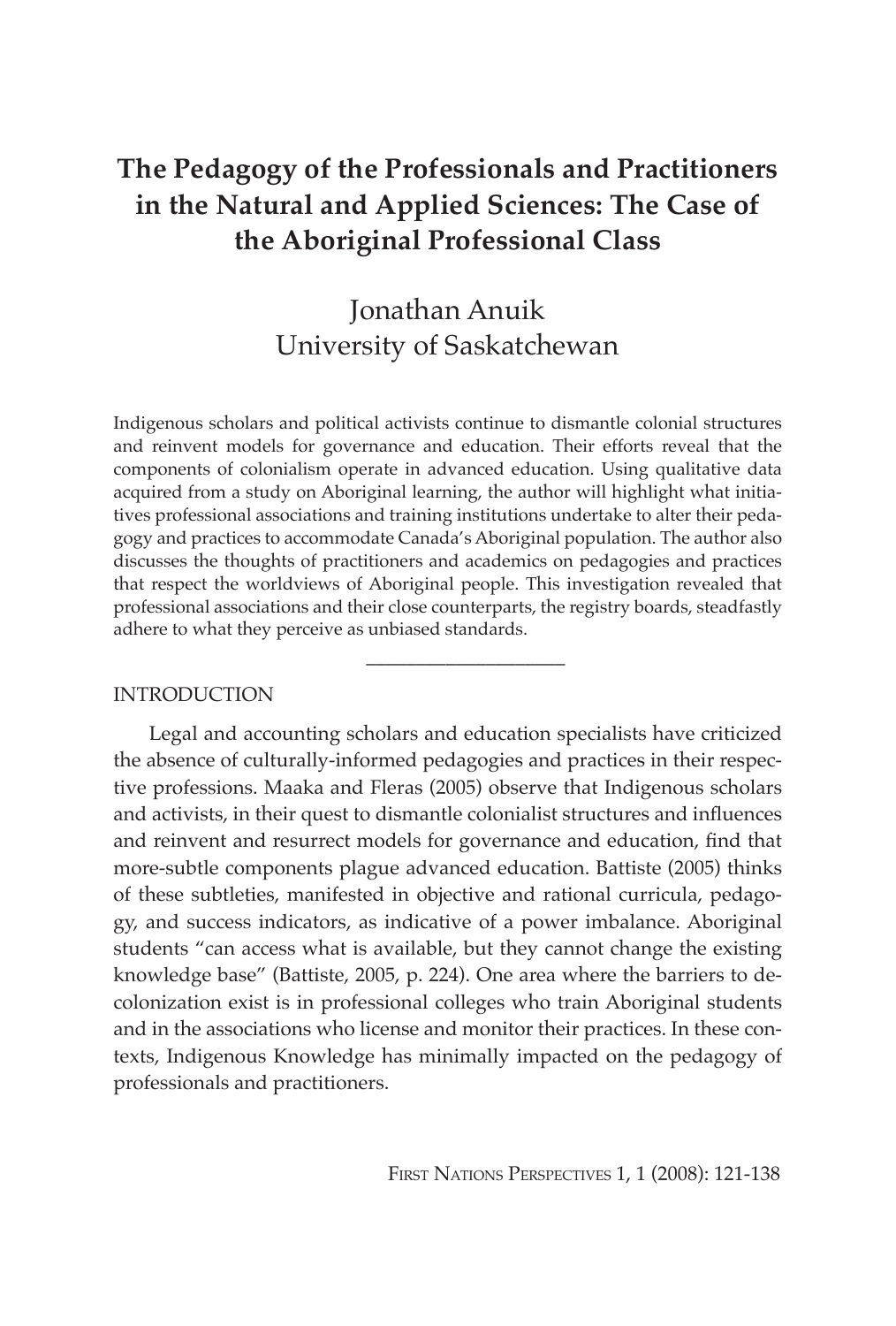Scholars from the law, accounting, and education fields have long believed that the pedagogy and practices of their respective professional groups fail to incorporate Indigenous traditions and, at times, work against Indigenous people (Monture, 1995; Gibson, 2000; Battiste, 2005; Battiste, 2008). These scholars have advocated holistic approaches to training and practice which help to address Eurocentric influences in professional training and practice. Monture (1995) criticized the legal profession for its continued reliance on the British model of adversarial justice. Chew and Greer (1997) asserted that the scientific method of the accounting profession fails to enable and empower "relatively oppressed members of society" (p. 276). In order to develop holistic approaches to practice, Smith (2000), drawing on the work of Freire's (1970) conscientizacao, "a critical consciousness in the understanding of social, political, and economic problems" leading to "action for change" (pp. 19-20), argued that Indigenous peoples have to embark on a process of what he referred to as conscientization: the recognition of a people's shared history of colonization and a conscious and collective decision to challenge the authority of the colonizer. For the Maori of New Zealand, conscientization means overturning the colonizer's power and replacing it with the Maori at the centre of all power structures. The result of contemporary conscientization in the western practices of law and accounting is the recognition of the crippling power imbalance that exists in the bureaucracies of modern institutions (Chew & Greer, 1997; Gibson, 2000; Maaka & Fleras, 2005). Monture (1995) and Chew and Greer (1997) echoed Smith's commitment to a holistic approach because, as Chew and Greer argued, "society cannot be deemed to be functioning to its full potential if some parts of it are oppressed" (p. 276). Only recently have scholars who research and teach in natural and applied sciences departments and colleges critiqued the unquestionable rationality of their practice (See contributors to Tripp & Muzzin, 2005, especially chapters by Jinkling, Muzzin, Ainley, Abergel, Grant, Tripp, Wane & Waterfall, Frize, Myers, and Fawcett).

The following discussion explores the initiatives of individual professionals and organizations in the natural and applied sciences. Anecdotes and studied analyses from practitioners and the organizations they represent indicated their priorities in reference to Canadian Aboriginals. The author also explored the roles of professional associations and the registry boards in training and practice. The intent of this discussion is to understand how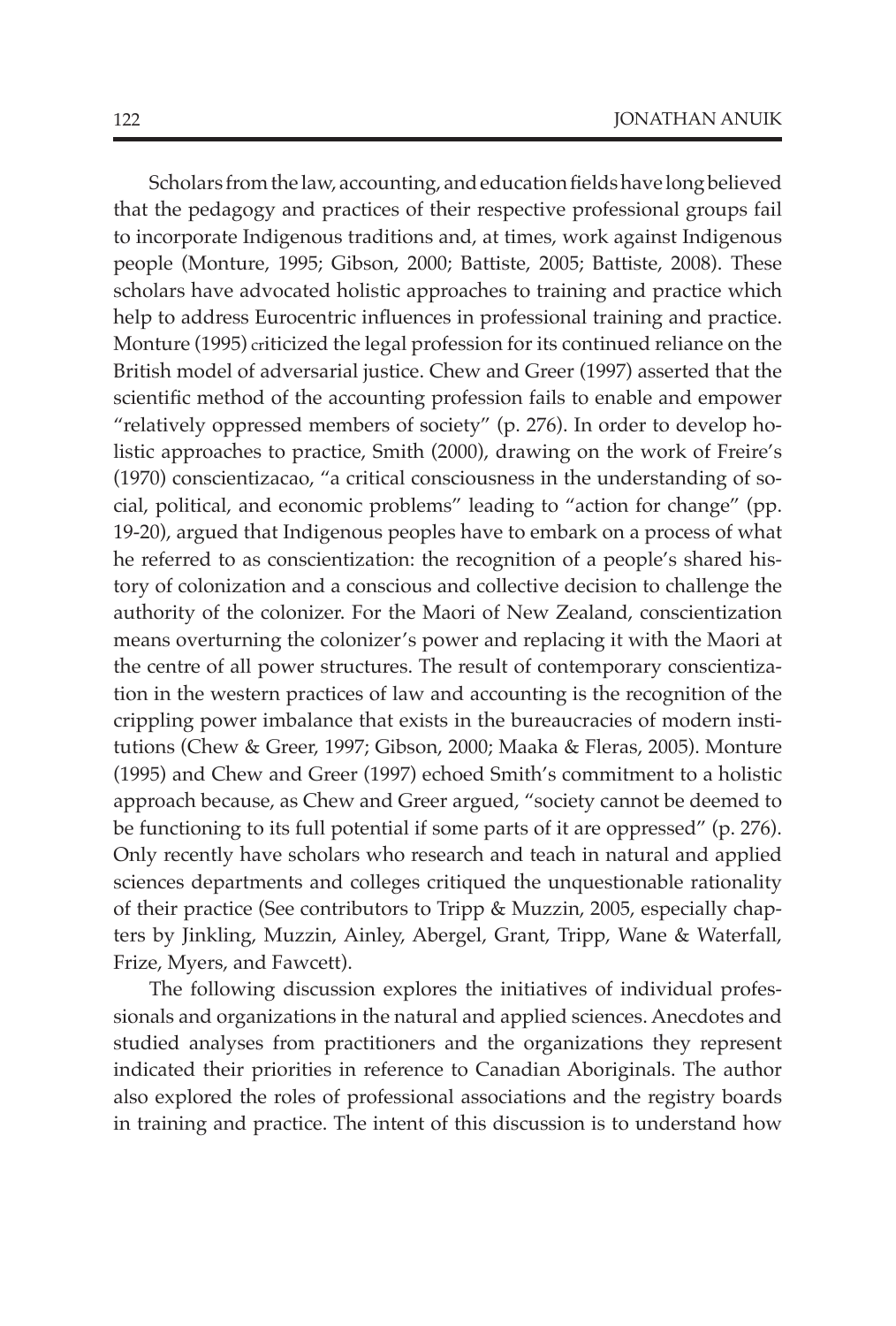professional societies respond to the presence or absence of Aboriginals, the programs of learning in place to increase the number of Aboriginal professionals, the value of Aboriginal culture and knowledge to the professions, the successful and unsuccessful ventures undertaken by the leadership of these associations, and the elements that constitute successful programming. Finally, an Aboriginal professional association reflects on its involvement with training and practice in Canada. The author found that although the science professions<sup>1</sup> wanted workforces that represent the population they serve, their leadership and its largely non-Aboriginal practitioners were not clear on how to transform pedagogy that would affect practice. In some cases, the leadership in these professions has not yet embraced Aboriginal epistemologies and worldviews in training and practice.

### **METHODS**

The research for this project is part of the Canadian Council on Learning's Aboriginal Learning Knowledge Centre's (ABLKC) Animation Theme Bundle 'Pedagogy of the Regulated Professional' as it affects Indigenous learners. The lead for the project was J. Youngblood (Sa'ke'j) Henderson and the author worked with colleague Mary Callele. The author, with the assistance of his colleague and his team leader, devised a letter addressed to the stakeholders involved with the education, accreditation, and training of professionals and practitioners in the natural and applied sciences. Organizations and institutions in Canada, the United States, Australia, New Zealand, the United Kingdom, and France were contacted. The letter served as an open-ended request for information. The letter requested that respondents identify the initiatives, practices, or goals the membership of the organization had for Aboriginal learners and Aboriginal professionals and whether concerns about Aboriginal learning or the representation of Aboriginals in their professions surfaced in the minutes of Annual General Meetings, Position Papers, and vision statements. The information provided by the coordinators, planners, and administrators of the training institutions and professional organizations formed the bulk of the sources for this article; the data was analyzed to find out if Aboriginal representation and ways of knowing and learning were articulated priorities or concerns for the organizations. We hoped to learn the following: how one becomes a professional, the priorities of post-secondary institutions and professional associations for Indigenous learners (i.e. representation, pedagogy, practice), their knowledge of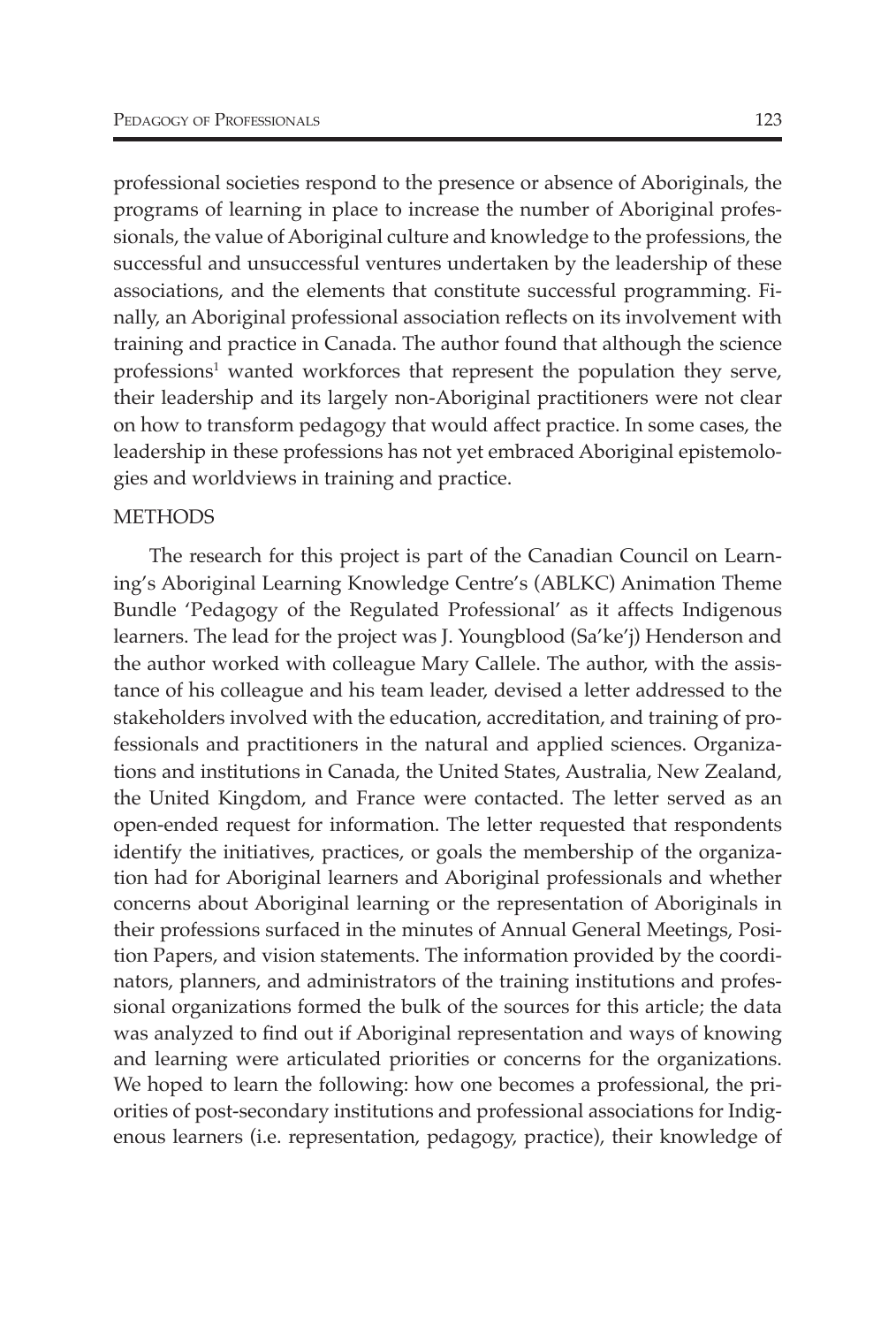Indigenous knowledge and epistemologies, and their understandings of its impact on practice.

## Findings: Becoming a Professional

There are four types of institutions, organizations, and associations any professional will encounter: the training institution, the registration body, the professional association, and the learned society. The training institution is the public or private university, technical school, or college where the student follows a program of study which, upon completion, results in progression to licensing or accreditation. In many instances, a recent graduate of an accredited professional program is required to take a test in order to practice (examples include Bar exams and other professional licensing exams). For all of the professions researched, the regulation of practitioners is the responsibility of the provincial and territorial governments of Canada. However, in almost all of the professions the enforcement of the legislation has devolved to a professional association.2 Finally, many professions have learned societies. Professionals, who are not required to join these societies, meet at least once a year to present research related to their field. Many of these societies publish one or more scholastic journals that serve as academic outlets for members to disseminate their work to students and colleagues.

#### *Promising Practices by Individual Professionals*

It must be emphasized that many employees, executives, and boards of training institutions, registries, and learned societies have attempted to address issues of representation, recruitment, and retention of Aboriginal professionals. Adam<sup>3</sup> of the Canadian Council of Professional Geoscientists observed:

[The] history of the Geoscience profession contains a substantial history of professionals working with Aboriginals in both the resource and non-resource sectors. Aboriginals have and continue to be hired to work in the direct resource extraction or through research and negotiation outlets. Partnerships have evolved between Geoscientists and Aboriginal organizations and nations in areas where work is being undertaken and in the urban areas.

Adam provided an example of a recent agreement involving geoscientists. The agreement was the 'Exchange of Mutual Economic Advancement' and it was between the Ontario Ministry of Northern Development and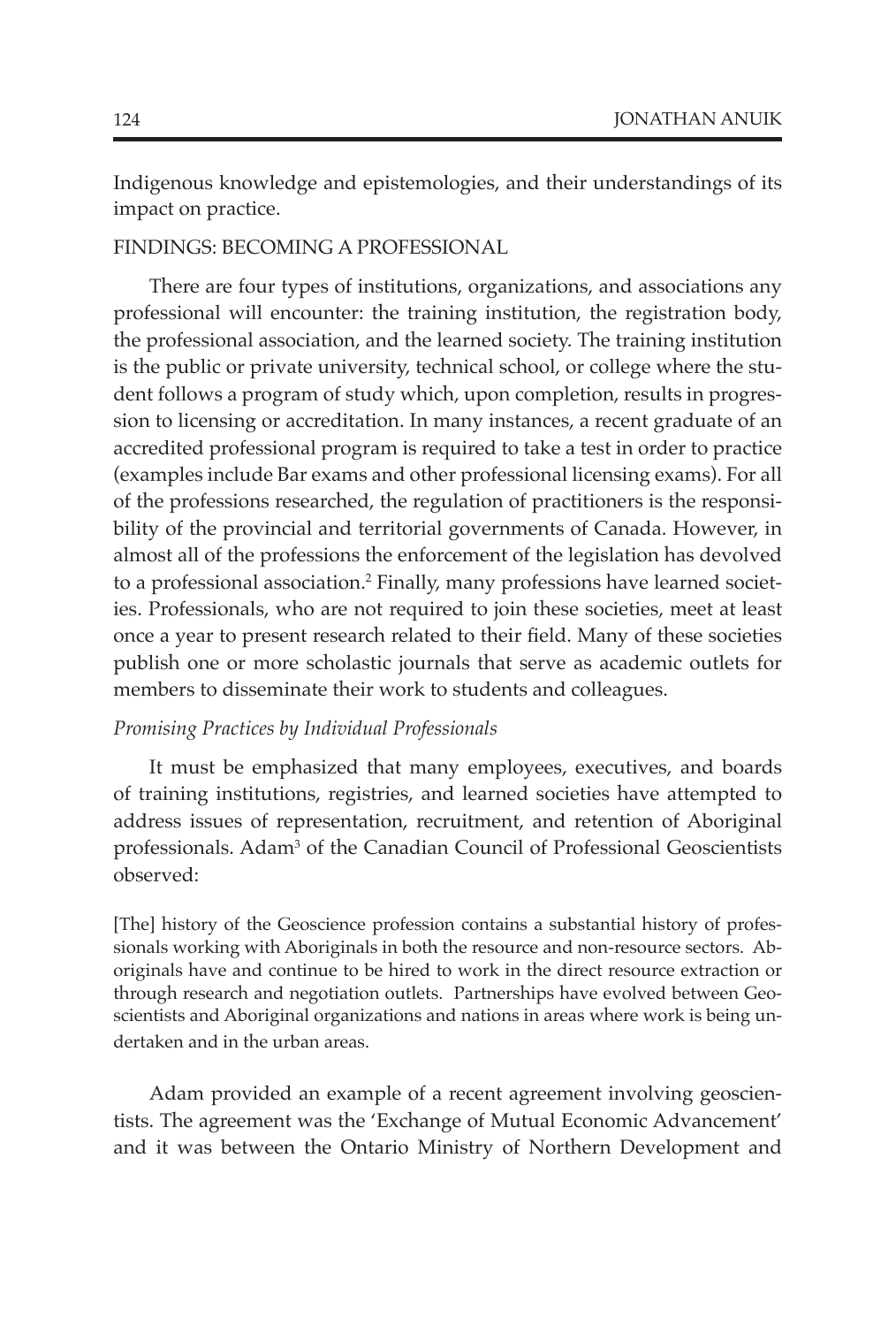Mines and the Ontario Geological Survey; this was an example of a promising practice. However, the existence of this and other practices were not widely disseminated nor were associations obligated to undertake projects that included Aboriginal peoples.

Brian, Vice-President of L'Association des Architectes en Pratique Privée du Québec (AAPQ) argued that professionals who wish to articulate work agreements with Aboriginal communities must undertake the initiatives on their own and with no support from their professional associations. Brian noted that a handful of Quebec's 2 000-2 500 architects worked with First Nations and Inuit groups on the design of airports, municipal offices, and schools. However, these architects faced a higher workload than architects who work for non-Aboriginal clients. Architects who worked for Aboriginal clients draft feasibility studies and assist with programming and development. Brian stated that no templates or ethical guidelines existed for architects who work for Aboriginal clients. Brian, a veteran architect who has served northern Inuit communities in both Quebec and what is now Nunavut, was involved in the development of a 1991 agreement which he drafted with the assistance of the Kativik School Board in Nunavik, Quebec. Brian offered to provide a job shadow or mentorship program to students in the public schools with an interest in construction and architecture; the goal was to encourage post-secondary participation. A similar arrangement formed when he worked in Frobisher Bay (now Iqaluit) where he set up a company with the help of local partners in order to train Inuit to pursue careers in architecture and construction. Taken together, both practices were cogent examples of collaborative efforts between science professionals and Aboriginal communities to provide opportunities for Aboriginal learners. Unfortunately, these two projects failed to generate any interest amongst local Aboriginal children and youth. Henderson (2008) believes that if teaching and learning opportunities, whether formal or informal, follow Eurocentric models, they will likely fail to excite learners and neglect to consider Indigenous protocols.

Brian and Adam were non-Aboriginal professionals dedicated to improving the career prospects and professional work experiences of Aboriginals. However, prior to conversations with the author, they did not report their initiatives at their respective professional conferences, in scholarly or practitioner journals, or through non-formal communications. Brian and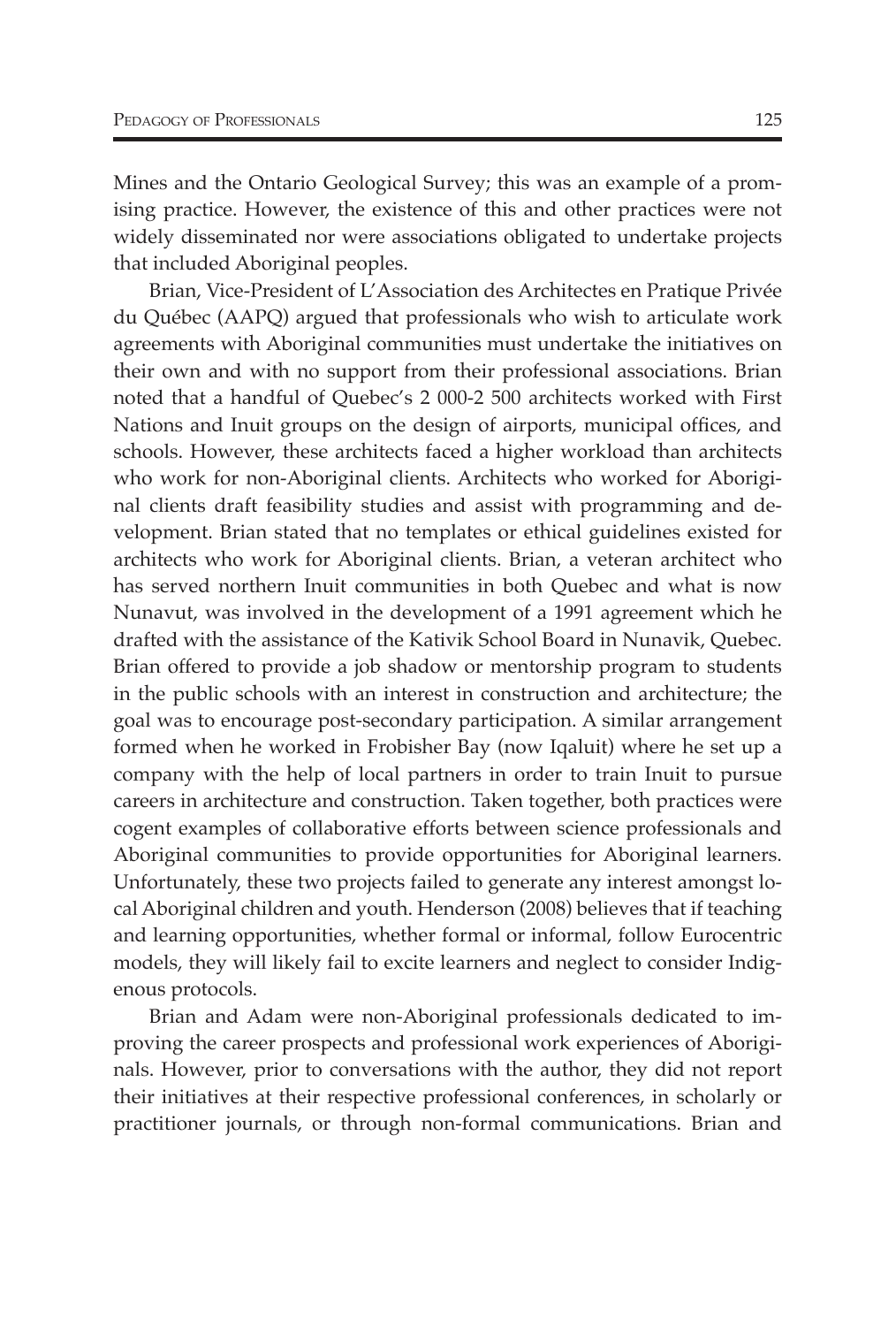Adam did not know how to inform larger groups of individuals about their equity initiatives. The situation is not prevalent to the fields of architecture or any of the natural sciences. Very few ethical guidelines or frameworks exist in numerous professions to inform educators or the general public of promising practices and examples of successes with regard to equity initiatives, or to provide support to professionals interested in promoting their profession to Aboriginal youth. Adam and Brian indicated that there was a disjointed set of initiatives and projects designed by professionals who had an interest in improving the representation of Aboriginal workers. However, registries and professional learned societies considered the representation, recruitment, retention, and learning of Aboriginal and non-Aboriginal professionals to be outside of their duties to their membership and to the public they serve; therefore, no records of these promising practices exist. These professional associations and registry boards state that their primary goal is to license all practitioners who meet the requirements. Secondly, since the professional associations and registry boards have their mandates devolved from provincial and territorial government legislation, they regulate themselves and their requirements for licensing and practice (Henderson, 2008). In addition to Brian and Adam, professionals, advocates, and administrators representing two occupational groups, Forestry and Veterinary Medicine, have created promising beginnings which have the potential to evolve into substantial large-scale projects which will enhance professional practice experiences for Aboriginals.

### *Priorities for Aboriginal Learners and Practitioners*

Several insights about the professions emerge from the data acquired. Representatives from the training institutions, usually directors, equity officers, or recruitment officers, who targeted equity-seeking groups, or Aboriginal resource officers, considered themselves to be involved with education. Agents from the registry offices stated that their role is to administer examinations and license all people who met identified requirements. These organizations award the designations to anyone who meets the requirements necessary to take and to pass the examination. Anna of the College of Veterinarians of Ontario and speaking for the Ontario Veterinary Medical Association provided a response representative of our data: "Our [College of Veterinarians of Ontario] mandate is to protect the public good in licensing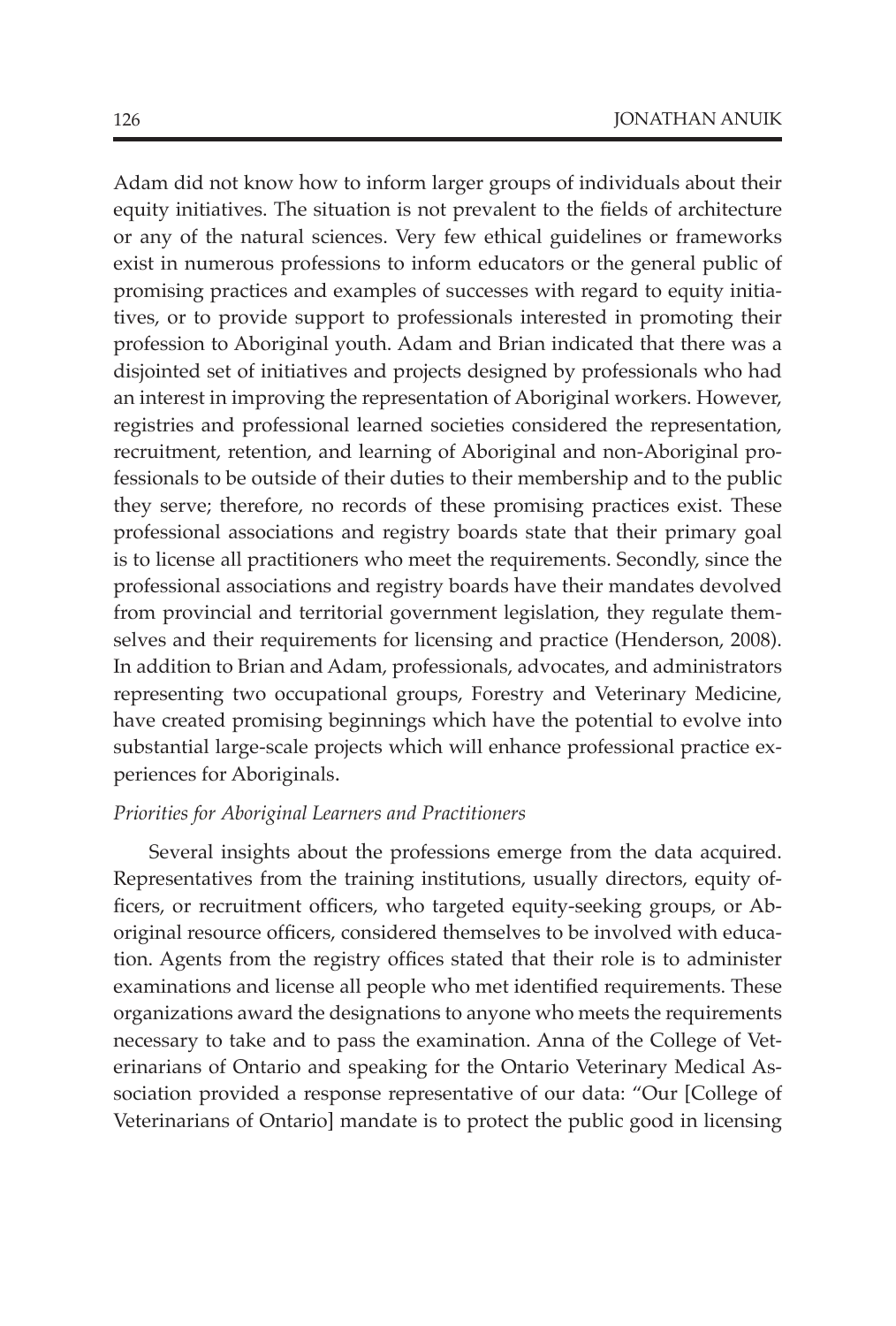veterinarians." Officers of Learned Societies such as the Canadian Geotechnical Society emphasized that their organization has no devolved authority to award professional designations. Instead, the boards and the executives allow anyone with professional ties (for example, Geological Scientists, Geologists, Geological Engineers, and Surveyors) access to the online and inperson intellectual venues. Therefore, Aboriginal graduates pass through the registries and may pass through the learned societies but their presence is incidental, not deliberate; it is the responsibility of the membership to bring Aboriginal-related concerns to the forefront of plenary and conference sessions.

In a paper published by the Canadian Institute of Forest Practitioners, Aboriginal stewardship and economic practice in relation to Canada's forests was cited. The author mentioned that "residents of Aboriginal and non-Aboriginal communities in forest regions often have close cultural links with woodlands and may rely on forests for important subsistence, traditional, and other social activities" (Canadian Institute of Forest Practitioners, 2003). The need to respect and develop the forests was a theme resonating in Canadian, Australian, and New Zealand contexts. Governmental and non-governmental organizations sought to develop strategies that ensured the maintenance of traditional lands and practices and assist with the economic development of Indigenous communities. Like the previous examples, Indigenous peoples collaborated with non-Indigenous organizations and agencies but in Forestry, Indigenous peoples impacted on the practices of Forestry professionals.

For Aboriginals involved in Canadian forestry, there are two doors through which Aboriginal cultural knowledge and traditions may pass: business and the burgeoning non-wood products sector. Buck (2006) provided an example of a means to attract and retain Aboriginal forestry professionals. Buck stated:

[T]he 1998 Minneapolis Conference Framing the Forest for Specialty Products, hosted by the University of Minnesota, [where] there was an urgent need identified to change the forestry curriculum in universities and colleges across North America to reflect the growing importance of non-timber forest product values and their significance for economic development in marginalized forest communities. (p. 181)

The development and use of non-timber forest products has attracted the attention of Aboriginal and Torres Strait Islander peoples in Australia (BDO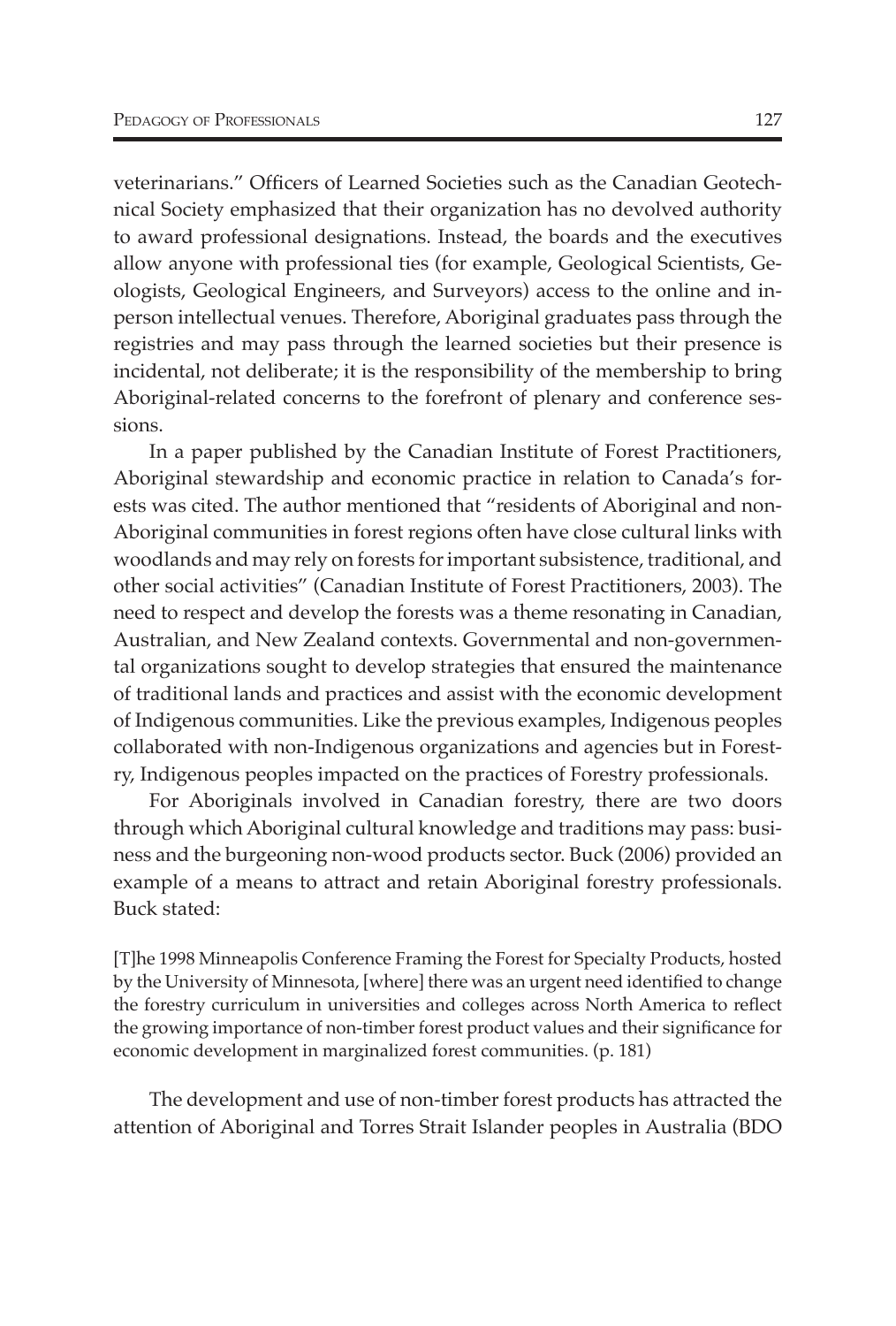Consulting, 2004) and if discussed in Forestry curricula, may inspire more Indigenous peoples to train for the profession. The subsequent National Indigenous Forestry Strategy (NIFS) scoping report in Australia found, through consultation with Indigenous and Torres Strait Islander peoples, that nonwood products provide an excellent outlet for economic development and economic growth should the resources for capital be present.

Administrative challenges were one of the most profound issues facing the chairs and staff of applied science professional associations. The Canadian Council of Forest Ministers (CCFM; 2004) survey of the Forestry profession revealed "very few jurisdictions have programs that support the upgrading of skills and knowledge particularly for mid-career personnel… When budget constraints occur, usually one of the first areas impacted is investing in continuing competency development of staff…impacting future skill levels" (p. 16). The situation was critical in northern areas, where vacated positions are difficult to fill and lack of access for continuing education was identified as a serious issue. Finally, the mindset of employers and the CCFM (2004) called for a return to critical skills and knowledge. Therefore, is Indigenous Knowledge, in Canada, considered worthy for inclusion in training programs already affected by disinvestment and neglect?

Indigenous Knowledge and its application to practice remain misunderstood and at times ignored in the Aboriginal training and employment experience. Cavanagh (2005) defines an educational framework informed by Indigenous Knowledge as "spirit-centred, creationally viewed, and process-oriented within a holistic system operating on a reciprocal relationship within Creation" (p. 250). At the University of Guelph, a Wildlife Veterinary Medicine program influenced by the diverse Indigenous knowledge teachings was a consideration for Aboriginal training but is not yet realized for the Ontario Veterinary College; the coordinator took her cues from the Aboriginal Resource Centre (personal communication, December 11, 2006). The transition to an inclusive curriculum reflecting the values of Aboriginal learners and a pedagogical style for professional training was underway in the Forestry professional associations. The presence of the National Aboriginal Forestry Association (NAFA) in the professional arena was valuable as the College of Alberta Professional Foresters (CAPF), and its provincial colleagues, revised the core competencies of their employees, a process that was completed in 2007 (David, personal communication, December 14, 2006). A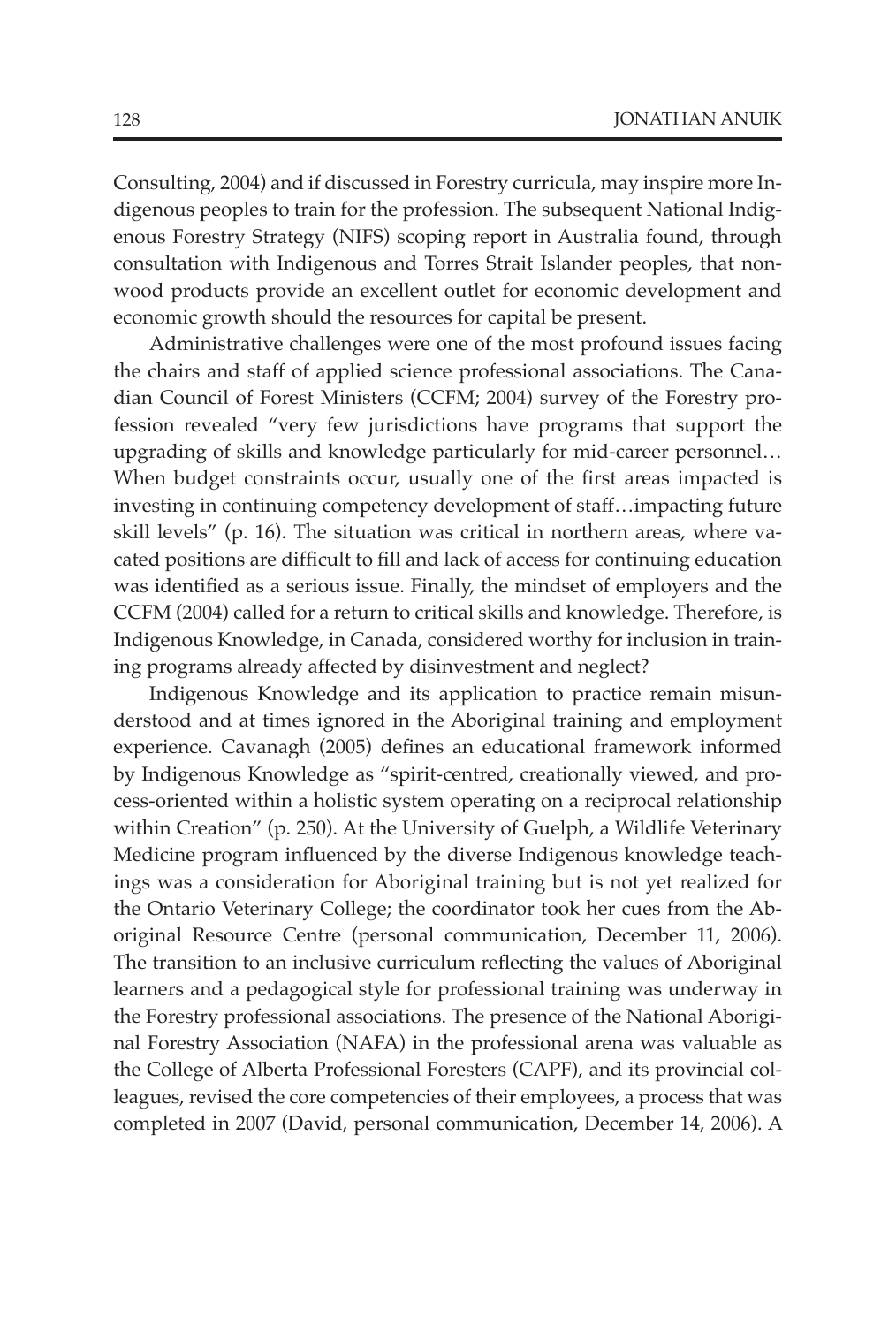number of organizations understood the necessity of reforms to pedagogy and practice. As well, they addressed the prejudice and hostility toward professionals from a diversity of ethnic, racial, and religious backgrounds.

Some professions did not consider their practices to be in need of revision. Instead, they looked to Aboriginals as collaborators and sought to improve their representation in the workplaces without understanding that any differences between worldviews existed. Geoscientists (including Geologists, Geophysicists, Environmental Geologists, and people involved in hydrology) asserted their goal was collaboration with Aboriginal communities without realizing that the authority to determine the direction rests with the non-Aboriginal public or private sector employer and that the power relationship in this arrangement is uneven and unfair. For Geoscientists, workplace representation was a valuable target and collaboration on projects was a necessary goal but it certainly is not the endpoint.

#### *Toward Successful Programming for Professional Association Respondents*

Success of Aboriginals in the professions occurred when their numbers in the training institutions had increased and the collaboration was meaningful. Furthermore, collaboration obligated both Aboriginal and non-Aboriginal stakeholders to be accountable to the communities they served (Battiste, 2000). Due to the inflexible nature of registry boards in licensing and defining membership and, in some instances, the reluctance to ask members to selfidentify, many representatives did not believe there was a need for measurements of success or to keep track of student and licensed professionals and their activities. However, there were individuals in professional organizations who had started programs that may have not been successful but highlighted problems with workplace representation and training.

Respondents did not have mechanisms to determine if initiatives failed. However, from a review of the data gathered, the author infers that two potential problems may affect current and future initiatives. Continuity and sustainability appeared to be two issues affecting many programs. As well, neo-liberal governments seeking investments from multi-national corporations combined with these governments' desire for budget surpluses result in accountability agendas that impede momentum gained in recruitment and retention of Aboriginal learners and professionals and may adversely impact on attempts to revise pedagogy to inspire and train them. Brian's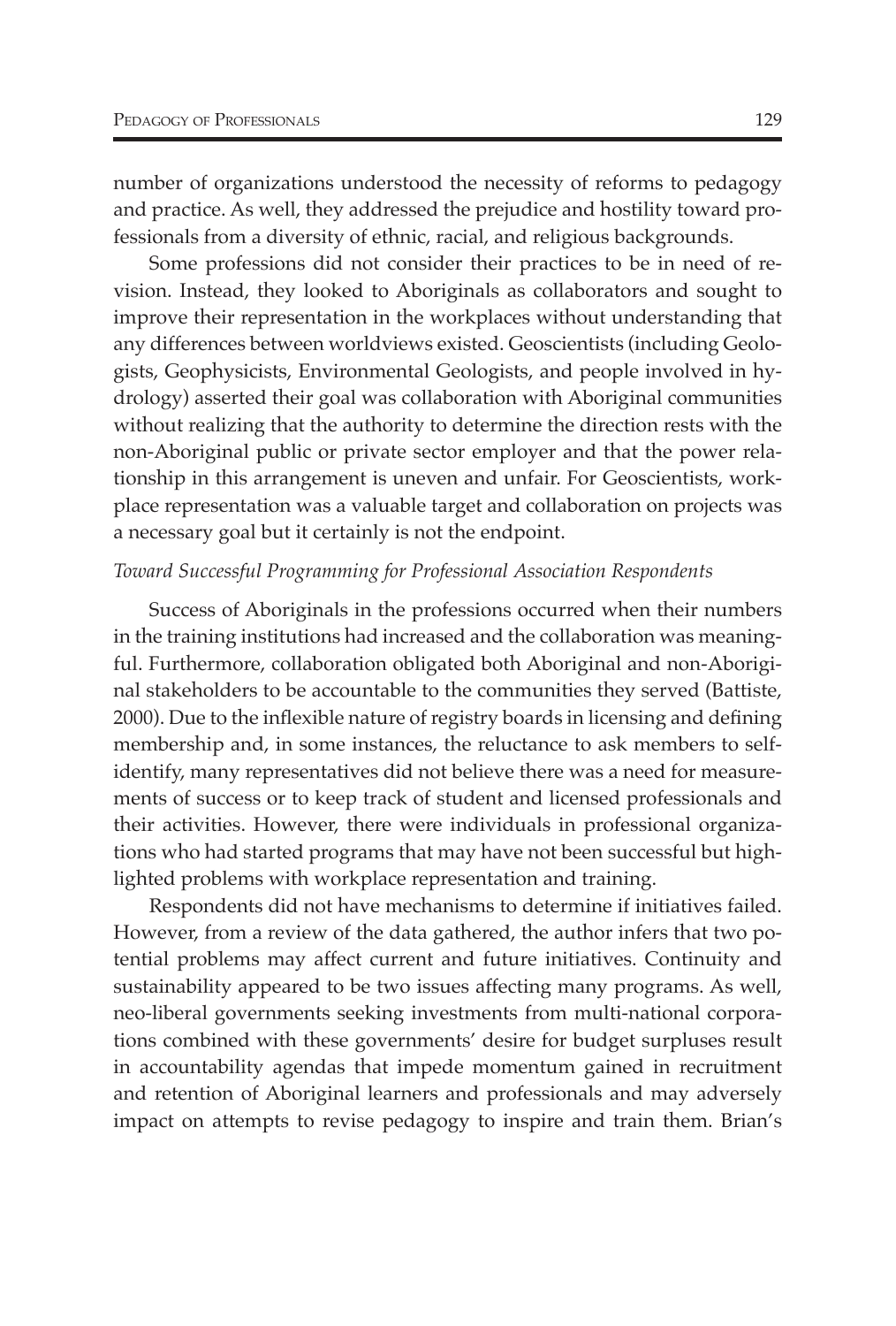project with the Kativik School Board serves as an illustrative example of issues surrounding continuity, sustainability, and accountability. The architects in Quebec who wished to recruit larger numbers of Aboriginal workers and encourage them to pursue post-secondary training launched these partnerships on their own initiative and in this instance, when Brian finished his northern terms, the arrangement ceased. It is very important for organizations like AAPQ to consider making a human and financial investment in partnerships such as the one initiated by Brian to ensure continuity of the program.

## *Evaluation of Programs*

In order for any of the recruitment programs to succeed, a system of recording and reporting successes must accompany the initiatives. The other option is for associations to develop mechanisms to track incidences of discrimination and use the data gleaned from surveys and focus groups as a launch pad for the development of remedies. Continuing professional education was a requirement for Veterinarians, Foresters, and Biologists. However, there was no record of the topics practitioners pursued and the potential for information exchange amongst peers did not exist (David, personal communication, December 14, 2006). David noted members of the CAPF must pursue a program known as 'Continuing Forestry Education' in order to maintain their professional designation. Members may take seminars, university extension classes, or courses offered by Aboriginal organizations from either the public or the private sector and on topics such as traditional Indigenous Knowledge to fulfill the requirements. Finally, certain organizations, such as the registries for Veterinarians, had no programs and no mandate or requirement to change.

#### *Promising Evaluation Practices: Alberta*

Before identifying and discussing two examples of promising evaluation practices, it is necessary to underline the difference between keeping track of progress and evaluation. There is a wealth of program examples to observe and to consider. However, most respondents identified no means to evaluate their successes and challenges. The two practices provided in this section demonstrate potential means for organizations to evaluate programs designed to enhance Aboriginal participation in the professions.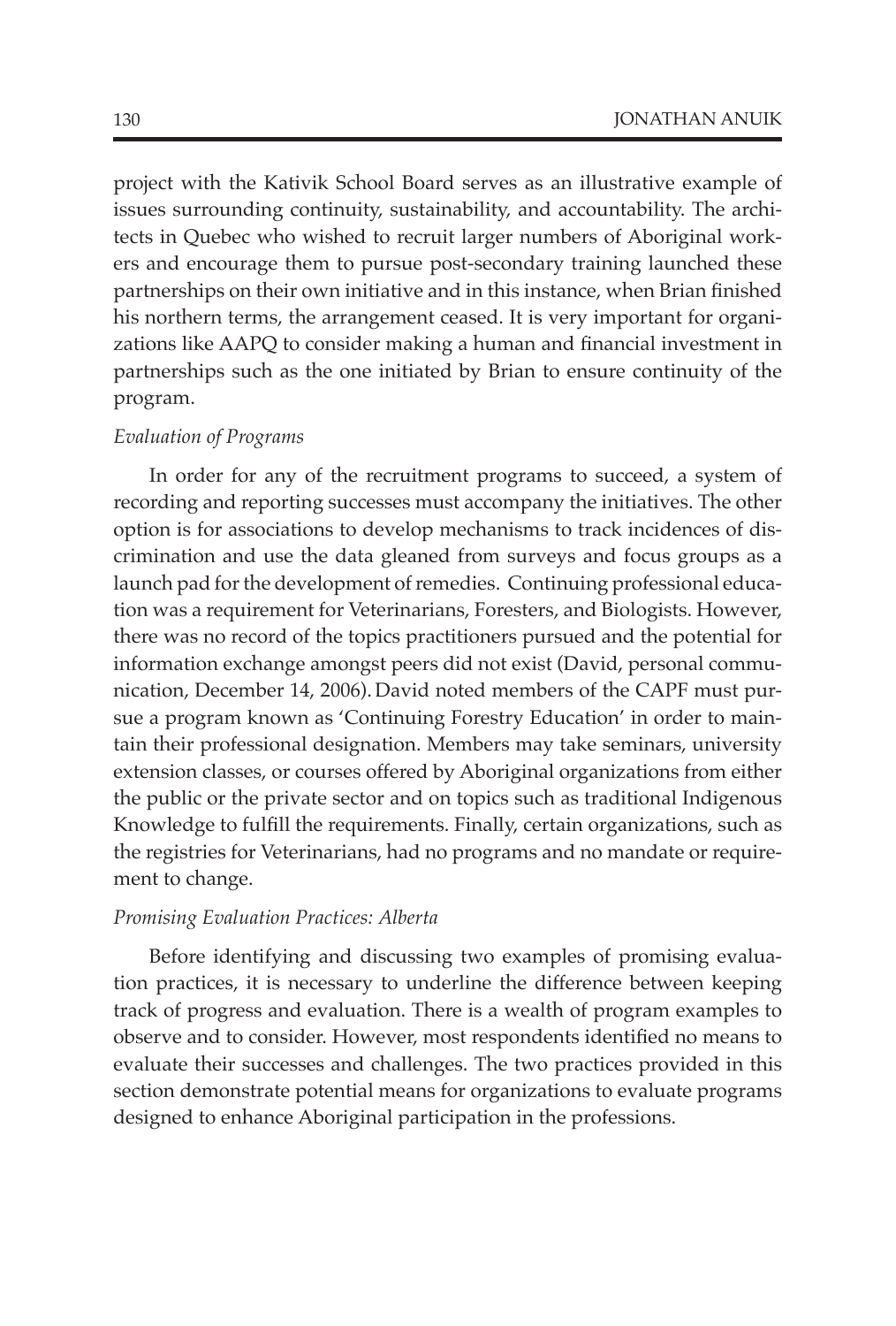In 2006, the Alberta Chamber of Resources [ACR] published the outcomes of the Aboriginal Programs project, designed to capture programs (from corporate members and non-members in the resource industry) that "best engage Aboriginal people on issues that are important to them: environment, traditional use, capacity building, [and] employment" (Zahary & Meyer, 2006, p. 4). The catalogue of promising practices promoted collaboration and mutual respect between corporations and Aboriginal communities and served as a template for corporations who lacked Aboriginal strategies and policies. The ACR recognized that operating the programs was not enough as there was a "need for systematic reporting, assessment or benchmarking of results" (Zahary & Meyer, 2006, p. 12). The ACR reported one useful method for disseminating and assessing promising practices in corporations. The Progressive Aboriginal Relations (PAR) program, developed by the Canadian Council for Aboriginal Business (CCAB) and incorporated in 2001. The PAR system allowed for employers to measure their Aboriginal policies and practices against an Aboriginal-developed system and to be recognized if their policies matched or exceeded PAR standards. Another important mechanism identified was the Corporate Social Responsibility (CSR) gauge, which allowed for a corporation's record on Aboriginal issues to be released to stakeholders. The innovation of the ACR's catalogue and, the systems it encouraged its corporate members and non-members to follow, allowed corporations to be accountable to Aboriginal political organizations.

## *Promising Practises in Aboriginal Pedagogy: Forestry*

Laurel of NAFA, a non-profit and non-governmental organization in existence for fifteen years and based out of Ottawa, Ontario spoke to the most profound issue facing Aboriginals in the scientific professions: under-representation. Using the low numbers of Aboriginal foresters as the touchstone to its campaigns, NAFA put together a 'Careers in Forestry' kit which contained a video discussing career prospects for the profession and a paper prepared by the association. The target audience was Aboriginal learners in secondary and post-secondary institutions. Laurel referenced a 2003-2004 survey of the public and private agents employing foresters and forestry technicians conducted by the CCFM Deputies Committee (2004) which recommended: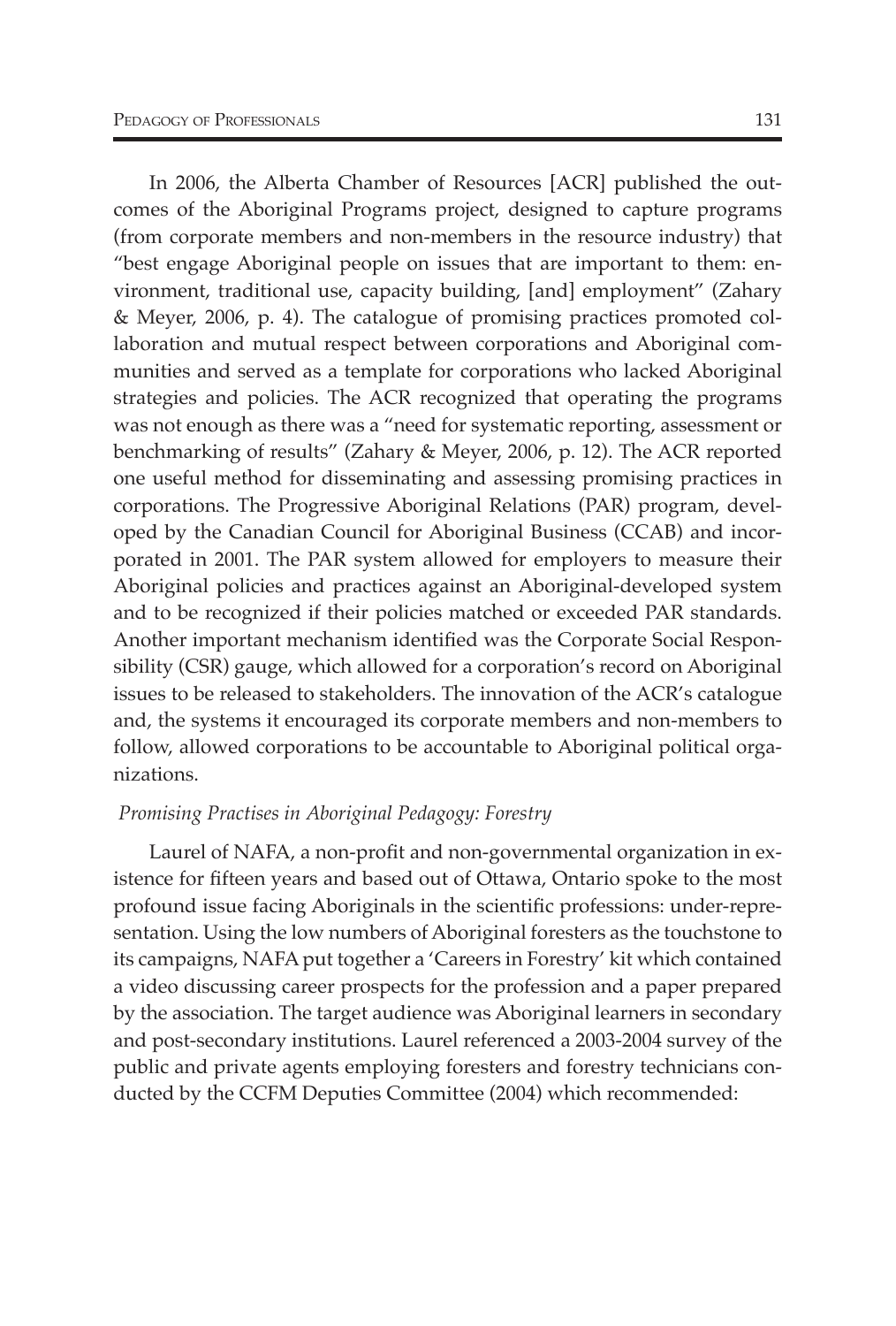[A] coordinated effort to promote public awareness of professional and technical forestry school programs as an environmental science field focused on sustainable management and to market forestry as an attractive source of employment. A component of the marketing strategy should also target aboriginal [sic] communities… Individual forestry schools must invest or continue to invest in the development of aggressive marketing strategies at the high school level (p. 20).

However, Laurel and her personnel knew there was an overall low demographic of Aboriginal students in post-secondary institutions<sup>4</sup> and particularly in the science professions; they wanted to know why Aboriginal students did not pursue applied science training after graduating from high school.

Many Aboriginals who enroll in university come ill-prepared from secondary school to take part in programs which require a high level of proficiency in mathematics and the natural sciences. Consequently, Laurel surmised that a 'Careers in Forestry' campaign should reach students at the secondary and primary school levels. Running this campaign led to the revelation that teachers in First Nations schools required the resources necessary to successfully teach the skills in math and natural sciences that are necessary for ensuring success for those students who continue on to technical schools, colleges, and universities. The initiatives of NAFA stood out not only because the personnel focussed on recruitment but also because they ensured the students who entered the programs came proficient in the core subjects required for the forestry program.

Finally, NAFA participated in the negotiation of a recent federal forestry strategy document. On February 21st 2006, NAFA signed the Canada Forest Accord and participated in theme three of the Accord titled Developing new institutional frameworks, incorporating traditional knowledge in forest management, increasing access to benefits from forest use, and building capacity in communities (Rekmans, 2006, n.p.).5 Overall, NAFA collaborated or lead initiatives both in education and advocated on behalf of forestry in areas like program development.

## Challenges to Nascent Aboriginal Pedagogy in the **PROFESSIONS**

Registry boards and professional associations continue to hide behind the myth of equality. Both groups tended to function on objective exams or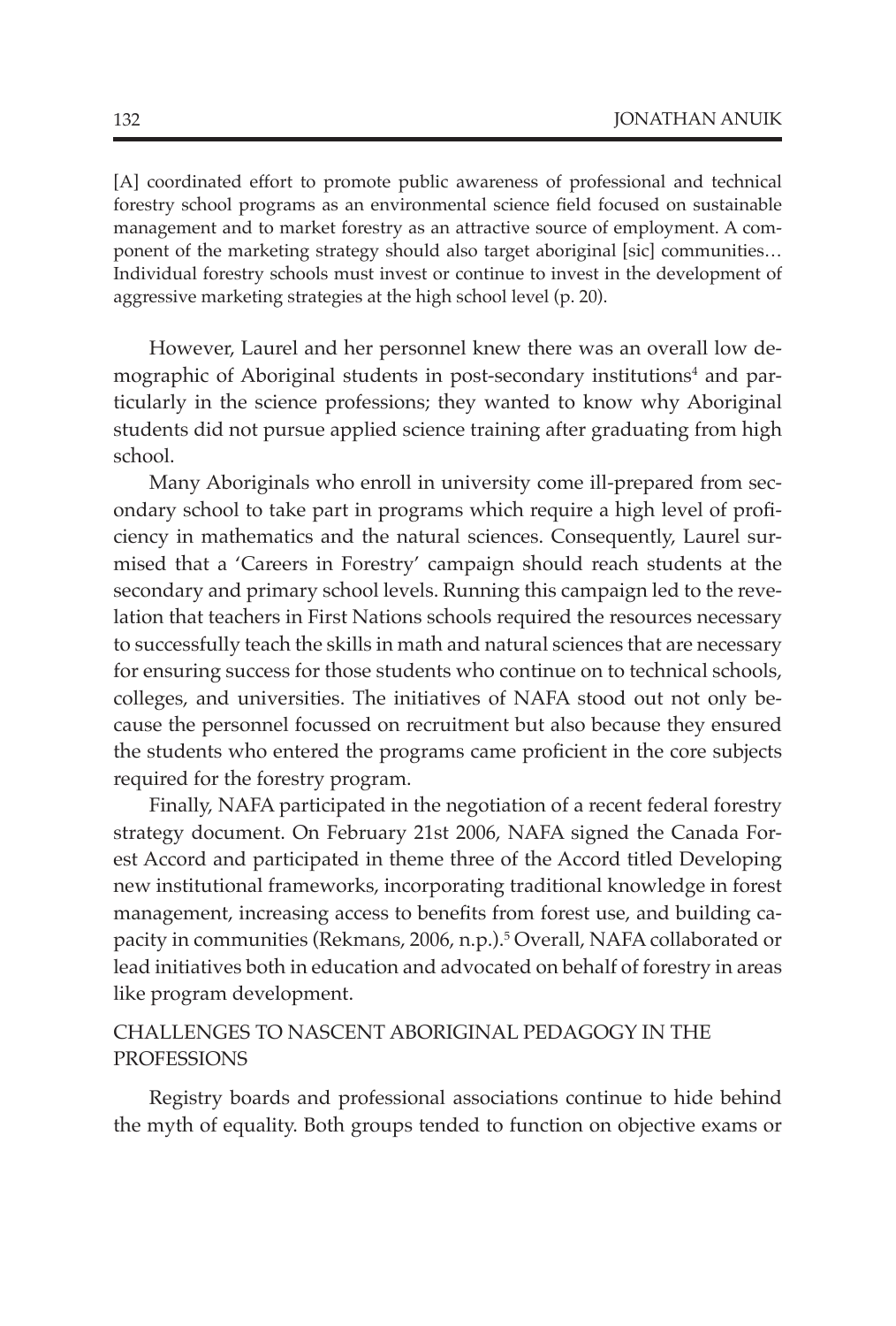numbers (i.e., recruitment and retention data, percentage scores on tests, and grades in classes) and believed these indicators are the most reliable predictors for success.<sup>6</sup> The belief that such data are the most accurate predictor of success and that exams are fair and objective hinders the success of underrepresented groups like Aboriginals. The value placed upon statistics and test scores may hinder any efforts to diversify the pedagogy of professionals in training.

Secondly, globalization is collapsing borders. The consequences of globalization may be particularly profound for the business professions. Gallhofer and Chew (2000) echoed this sentiment when asserting that, "The world market has brought about increased interdependencies countering diversity (if reinforcing discrimination and inequalities) while the recognition of an ecological problem (at least) has underscored the sense of unity" (p. 259). Global markets threaten to reduce the diversity of languages and cultures that exist in the world at a time when the nascent and shaky programs that already exist and promote diversity must continue to advocate for recognition, respect and, funding.

Finally, governments in Australia and Canada have embarked on a crusade of accountability in the twenty-first century. While no scholarly studies of the effects of accountability on Canada's Aboriginal organizations exist, an Australian academic (Gibson, 2000) proposes that "two of the weapons used in dispossession [by fiscally conservative governments seeking to build surpluses] are the economic tools of accounting and the rhetoric of accountability" (p. 299). Using the idea of statistics and westernized bureaucracy as leverage, politicians and critics highlighted the problem areas with funding awarded to Australia's Aboriginal and Torres Strait Islander Commission (ATSIC), the conduit through which the financing for all of the Indigenous national projects flows. Australian politicians either attempt to employ stronger controls over the terms and conditions of proposals approved by ATSIC or peel away the dollars available for projects. The umbrella of accountability hangs over governmental decisions and actions in the western world.

#### Discussion

The project Pedagogy of Professionals sought to illustrate, through an open-ended letter and follow-up discussions with training institutions, registry boards, professional associations, and learned societies in Canada, the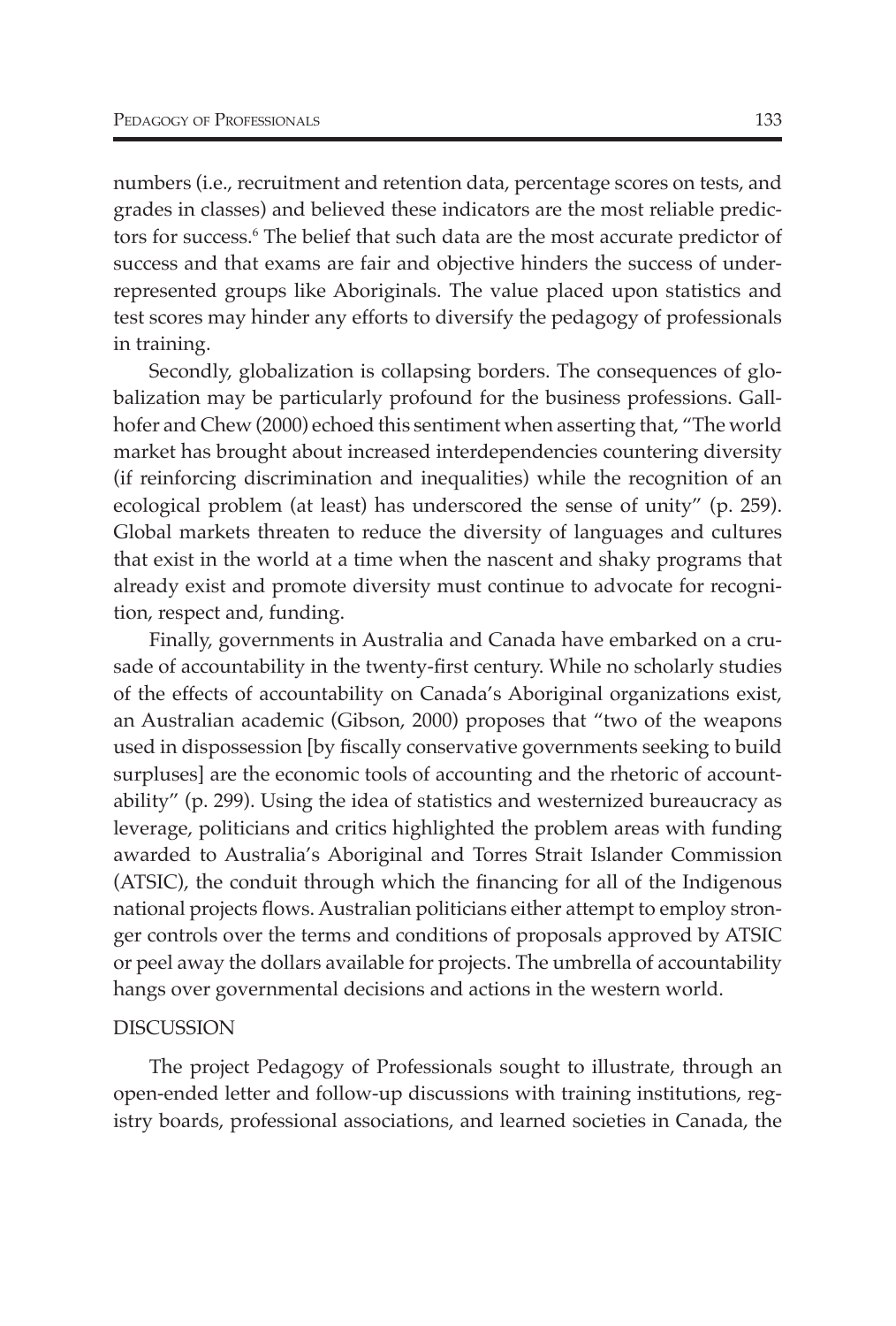promising practices for recruitment and retention of Aboriginal peoples in Aboriginal learning in the professions. Respondents from registry boards, professional associations, and learned societies revealed that the licensing of candidates who have completed the training requirements was an authority devolved from provincial and territorial statutes to registry boards and professional associations. Taken in aggregate form, the 202 responses revealed a sparse number of initiatives and few of these had been reported to the membership and in governmental and scholarly forums.

The administrative bodies of training institutions believed that augmentation of Aboriginal student numbers was the most tangible outcome. However, Gibson's (2000) study of accounting in Australia warns professionals and those who train them that statistics are a crude indicator of success. Curriculum, teaching styles, and workplace environments must be considered when devising strategies for achieving representative classrooms and workplaces.

Finally, professionals like Brian and Laurel who offered opportunities for young Aboriginals to try out a profession through programs such as job-shadowing and recruitment sessions must be supported, financially and morally, and rewarded. Furthermore, there needs to be venues for the dissemination of their work and for critical appraisal. If opportunities exist for the discussion of promising practices, then the momentum will be maintained and enthusiasm will spread. Registry boards, advocacy groups, and professional associations must step-up and lobby provincial governments to revise statutes. First, practitioners, scholars, advocates, and students must convince their peers, teachers, and the executives of registry boards and professional associations that in addition to recruitment and retention of Aboriginal practitioners, there is a requirement to rethink the supposed rational and objective practice of science (Tripp & Muzzin, 2005; Tripp, 2005; Grant, 2005). Policymakers in Canada and abroad must recognize the faults of what they perceive as black and white indicators that define membership in a profession and reconsider the myth of equal opportunity that blinds those who steadfastly adhere to the maintenance of existing standards.

### **NOTES**

1 For the purposes of this paper, a scientific professional is an individual who completes the required training to practice (i.e. college or university degree or diploma), passes the standards set by the professional association or the govern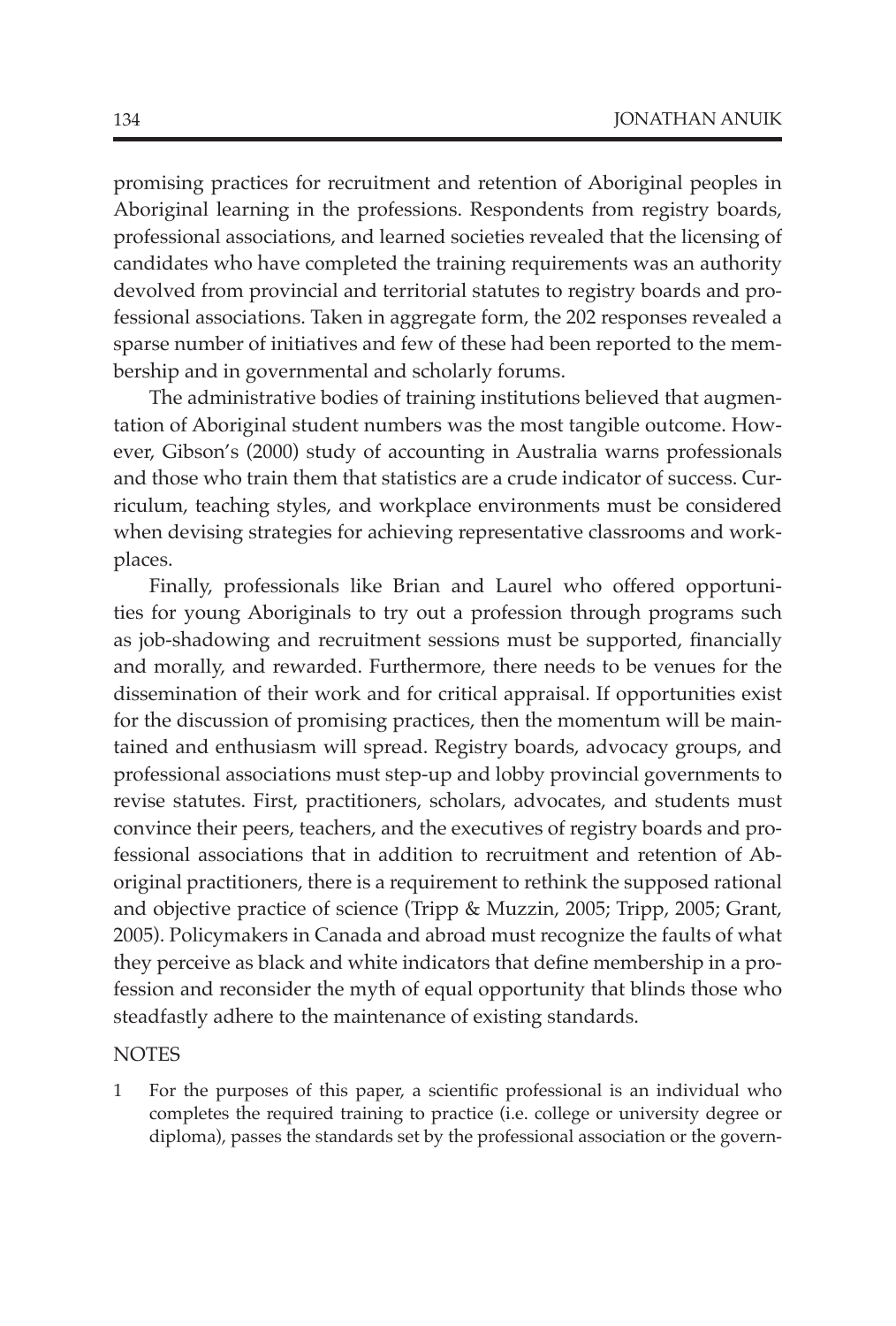ment, and registers with the professional association. However, not all professions require a candidate to complete a practicum, take a standardized test, or belong to a professional association in order to practice.

- 2 This study found that in some provinces and territories, the number of professionals is small and the legislative offices look after the licensing. For example, geoscientists in Prince Edward Island and the Yukon do not receive their licenses from a professional organization.
- 3 In this article, pseudonyms are used to identify respondents.
- 4 Kapasalis (2006) noted that eight percent of Canada's Aboriginals have a university degree.
- 5 In Australia, as a prelude to the development of the NIFS, a series of consultations with local Aboriginal and Torres Strait Islander people on issues ranging from forest management to employment to training occurred in 2003-2004. The report on the consultations included promising forestry practices in Canada and New Zealand (BDO Consulting, 2004).
- 6 Australian and New Zealand accounting scholars criticize the excessive reliance on numbers and balance sheets as a means to dictate an objective reality. See Gibson, K. (2000). Accounting as a tool for Aboriginal dispossession: Then and now. *Accounting, Auditing, and Accountability Journal 13*(3), 289-306. Gibson maintains accounting practices are, in the twenty-first century, dispossessing Indigenous organizations of financial resources. The Australian federal government, in the name of what is perceived to be value-free accounting practices, exercises "a value, the value of economic power that seeks affluence and wealth at the expense of social infrastructure and social interaction" (p. 290).

## **REFERENCES**

- Battiste, M. (2000). Maintaining Aboriginal identity, language, and culture in modern society. In Battiste, M. (Ed.), *Reclaiming Indigenous voice and vision* (pp. 192-208). Vancouver: UBC Press.
- Battiste, M. (2005). Post-colonial remedies for protecting Indigenous knowledge and heritage. In Tripp, P. & Muzzin, L. (Eds.), *Teaching as activism: Equity meets environmentalism* (pp. 224-232). Montreal: McGill-Queen's University Press.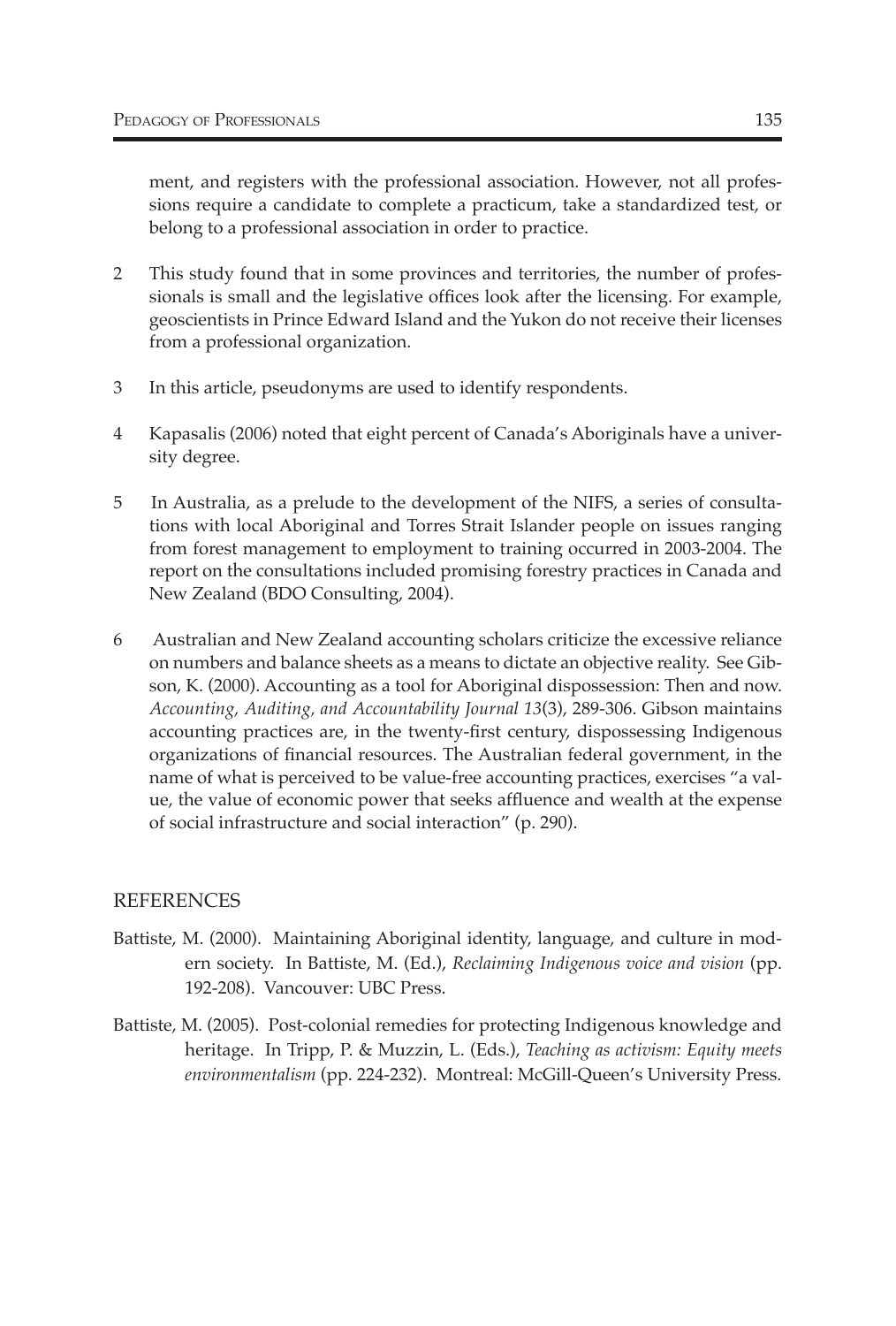- Battiste, M. (2008). The struggle and renaissance of Indigenous knowledge in Eurocentric education. In Villegas, M., Neugebauer, S.R., & Venegas, K. (Eds.). *Harvard Educational Review: Indigenous Knowledge and Education: Sites of Struggle, Strength, and Survivance 44*: 85-91.
- BDO Consulting (2004). *Opportunities and barriers for greater Indigenous involvement in Australia's forestry industry: A scoping report addressing Indigenous involvement in the forestry and associated sectors for the National Indigenous Forestry Strategy Steering Committee*. Adelaide, AU: Author.
- Buck, D. (2006). Opportunity in Canada's boreal forests. *The Professional Forester* 181.
- Canadian Council of Forest Ministers (2004). National employer demand survey: For foresters and forestry technicians. Undertaken on behalf of the Canadian Council of Forest Ministers, Deputies Committee: 26.
- Canadian Institute of Forest Practitioners (2003). Policy Paper #3. Ottawa, ON: Author.
- Cavanagh, R. (2005). The Anishinaabe teaching wand and holistic education. In Tripp, P. & Muzzin, L. (Eds.), *Teaching as activism: Equity meets environmentalism* (pp. 233-253). Montreal: McGill-Queen's University Press.
- Chew, A., & Greer, S. (1997). Contrasting world views on accounting: Accountability and Aboriginal culture. *Accounting, Auditing, and Accountability Journal 10*(3): 276-98.
- Freire, P. (1970). *Pedagogy of the oppressed*. Trans. by M.B. Ramos. New York: Seabury Press.
- Gallhofer, S., & Chew, A. (2000). Introduction: accounting and Indigenous peoples. *Accounting, Auditing, and Accountability Journal 13*(3): 256-67.
- Gibson, K. (2000). Accounting as a tool for Aboriginal dispossession: Then and now. *Accounting, Auditing, and Accountability Journal 13*(3): 289-306.
- Grant, M.M. (2005). Professional ideology and educational practice: Learning to be a health professional. In Tripp, P. & Muzzin, L. (Eds.), *Teaching as activism: Equity meets environmentalism* (pp. 80-94). Montreal: McGill-Queen's University Press.
- Henderson, J.Y. (2008). Bundle 5: Pedagogy of Professionals and Practitioners and Learning. Aboriginal Learning Knowledge Centre National Conference 2008, Seeing Ourselves in the Mirror: Giving Life to Learning. Friday, February 29th, 2008.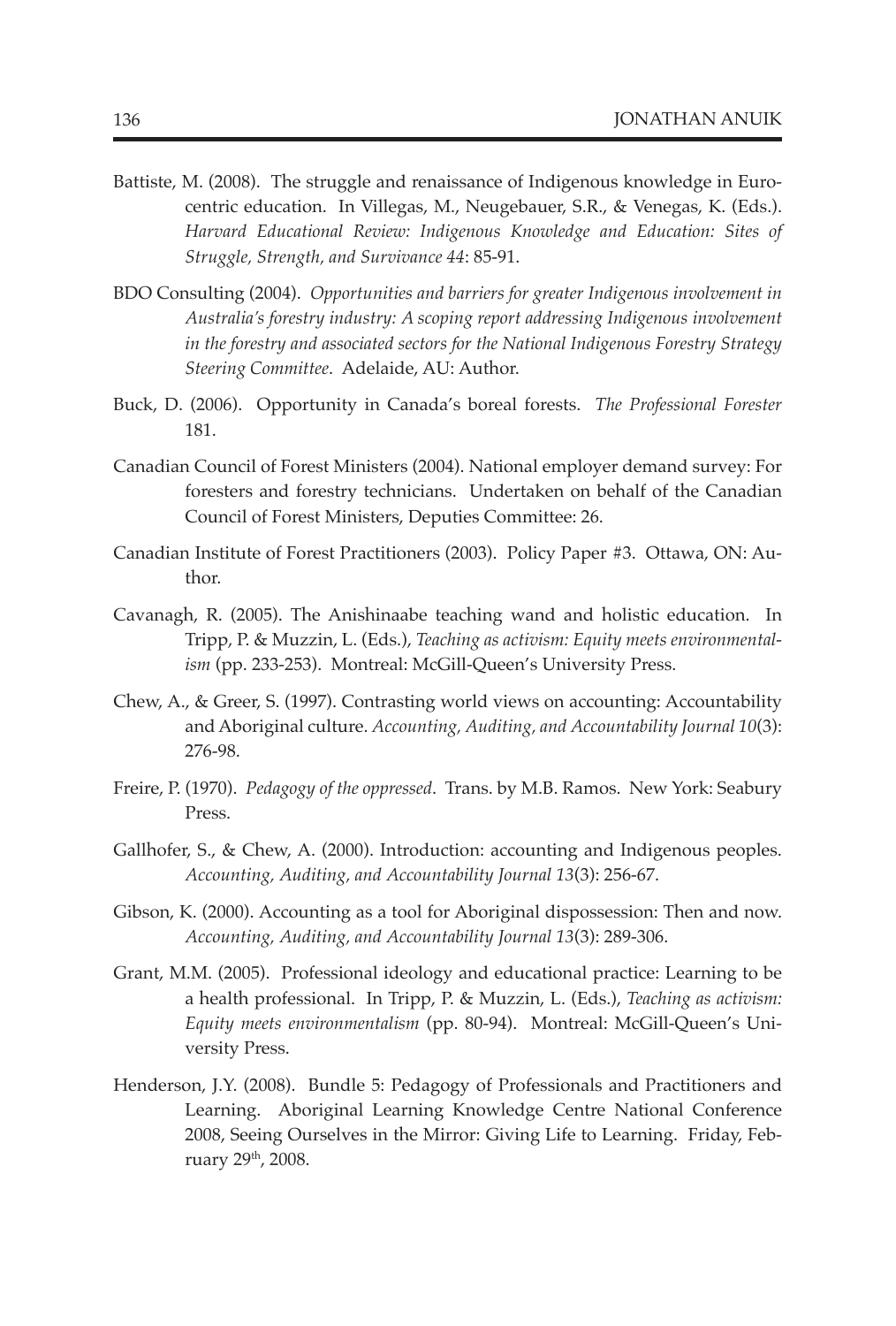- Kapasalis, C. (2006). Aboriginal occupational gap: Causes and consequences. In White, J.P. Maxim, J. & Beavon, D. (Eds.), *Aboriginal policy research: Moving forward, making a difference* (Vol. III) (pp. 87-98). Toronto, ON: Thompson Educational Publishing.
- Maaka, R. & Fleras, A. (2005). *The politics of Indigeneity: Challenging the state in Canada and Aotearea New Zealand*. Dunedin: University of Otago Press.
- Monture, P. (1995). *Thunder in my soul: A Mohawk woman speaks*. Halifax: Fernwood Publishing.
- NAFA (2003-2004). Professional careers in forestry for Aboriginal students: Education kit, NAFA. Ottawa, ON: Author.
- Rekmans, L. (2006). National Aboriginal Forestry Association (NAFA) signs Canada Forest Accord. Press release, February 21, 2006, Victoria, British Columbia.
- Smith, G. H. (2000). Maori education: revolution and transformative action. *Canadian Journal of Native Education, 24*(1), 57-72.
- Tripp, P. (2005). Teaching sustainable science. In Tripp, P. & Muzzin, L. (Eds.), *Teaching as activism: Equity meets environmentalism* (pp. 65-79). Montreal: McGill-Queen's University Press.
- ----- & Muzzin, L. (Eds.) (2005). *Teaching as activism: Equity meets environmentalism*. Montreal: McGill-Queen's University Press.
- Zahary, J., & Meyer, A. (2006). *Learning from experience: Aboriginal programs in the resource industries*. Edmonton, AB: Alberta Chamber of Resources.

*Jonathan Anuik* is a research assistant with the Aboriginal Learning Knowledge Centre, one of five learning knowledge centres of the Canadian Council on Learning and based at the Aboriginal Education Research Centre, College of Education, University of Saskatchewan, Saskatoon, SK, and at the First Nations Adult Higher Education Consortium in Calgary, AB. Jonathan's research interests are history of Aboriginal education in Canada, Métis history, contemporary education policy, denominational schooling; self-esteem, motivation, and aspirations as they relate to learning, and decolonization of all institutions of formal learning.

This article is part of the research for the Canadian Council on Learning's ABLKC Animation Theme Bundle *Pedagogy of the Regulated Professional* as it affects Aboriginal learning. The lead for the project is J. Youngblood (Sa'ke'j) Henderson and the author worked with colleague Mary Callele. The co-directors of the ABLKC are Dr. Marie Battiste and Dr. Vivian Ayoungman.